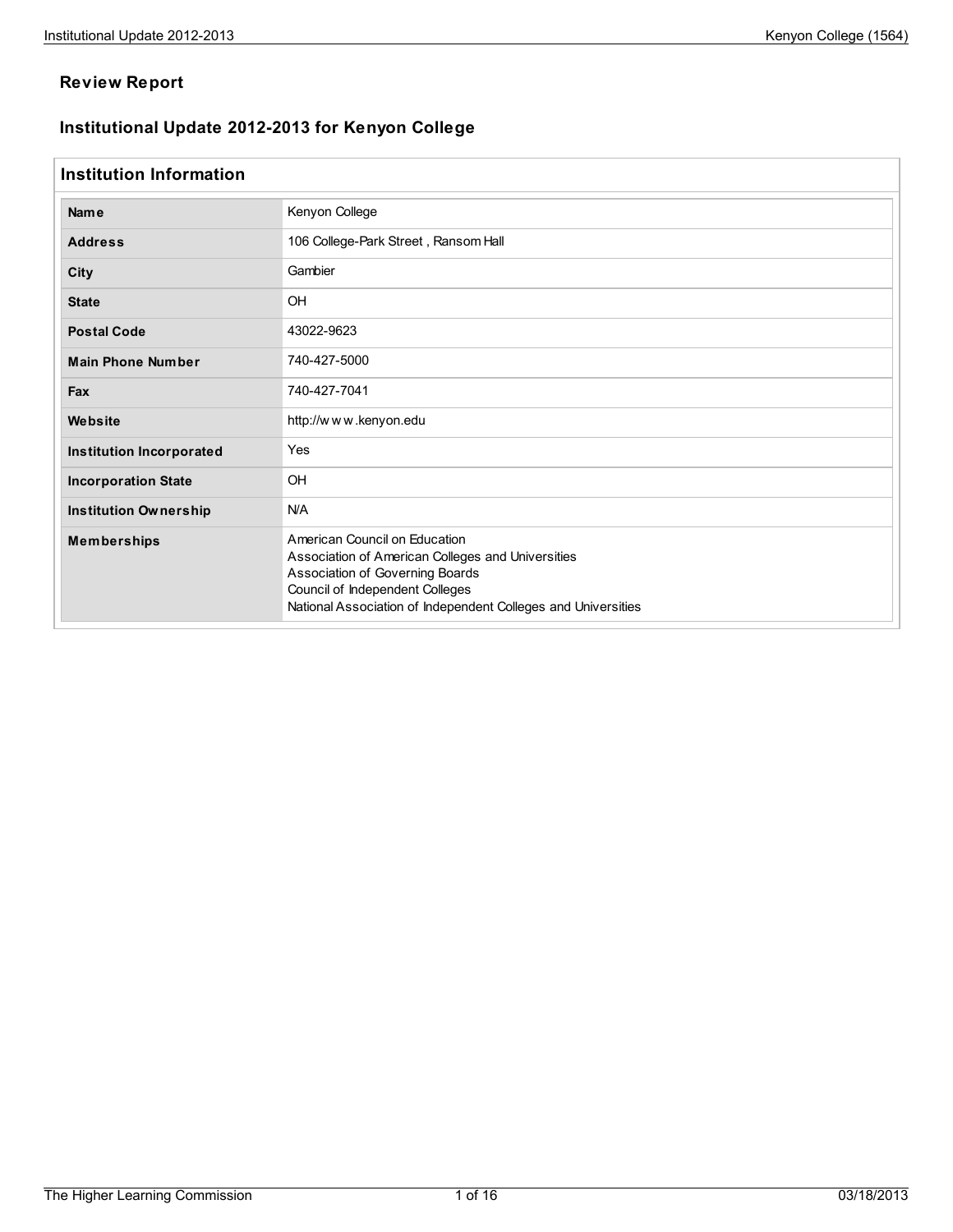| <b>Contact Information</b>        |                                   |                                                                         |                                                  |            |              |                       |                         |                         |                    |
|-----------------------------------|-----------------------------------|-------------------------------------------------------------------------|--------------------------------------------------|------------|--------------|-----------------------|-------------------------|-------------------------|--------------------|
| <b>Contact Type</b>               | <b>Name</b>                       | <b>Title</b>                                                            | <b>Address</b>                                   | City       | <b>State</b> | <b>Postal</b><br>Code | Phone Fax               |                         | <b>Email</b>       |
| Chief<br>Executive<br>Officer     | Dr. S.<br>Georgia<br>Nugent       | President                                                               | Eaton Center                                     | Gambier OH |              | 43022-<br>9623        | 740-<br>427-<br>5111    | 740-<br>$427 -$<br>7041 | nugent@kenyon.edu  |
| Data Update<br>Coordinator        | Mrs. Erika<br>Farfan              | Director of Institutional<br>Research                                   | 103 College Drive,<br>Olin/Chalmers<br>Libraries | Gambier OH |              | 43022-<br>9623        | 740-<br>427-<br>5571    | 740-<br>$427 -$<br>5878 | farfane@kenyon.edu |
| <b>Chief Financial</b><br>Officer | Mr.<br>Joseph G.<br><b>Nelson</b> | Vice President for<br>Finance                                           | 209 Chase Avenue                                 | Gambier OH |              | 43022-<br>9623        | 740-<br>427-<br>5172    | 740-<br>427-<br>5651    | nelson@kenyon.edu  |
| Chief<br>Academic<br>Officer      | Nayef<br>Samhat                   | Provost                                                                 | 106 College-Park<br>Street, Ransom Hall          | Gambier OH |              | 43022-<br>9623        | 740-<br>$427 -$<br>5114 | 740-<br>$427 -$<br>5870 | samhatn@kenyon.edu |
| Accreditation<br>Liaison Officer  | Laurie<br>Finke                   | Prof. of Women's &<br>Gender Studies; Self-<br><b>Study Coordinator</b> | 207 O'Connor<br>House                            | Gambier OH |              | 43022-<br>9623        | 740-<br>427-<br>5829    | 740-<br>$427 -$<br>5572 | finkel@kenyon.edu  |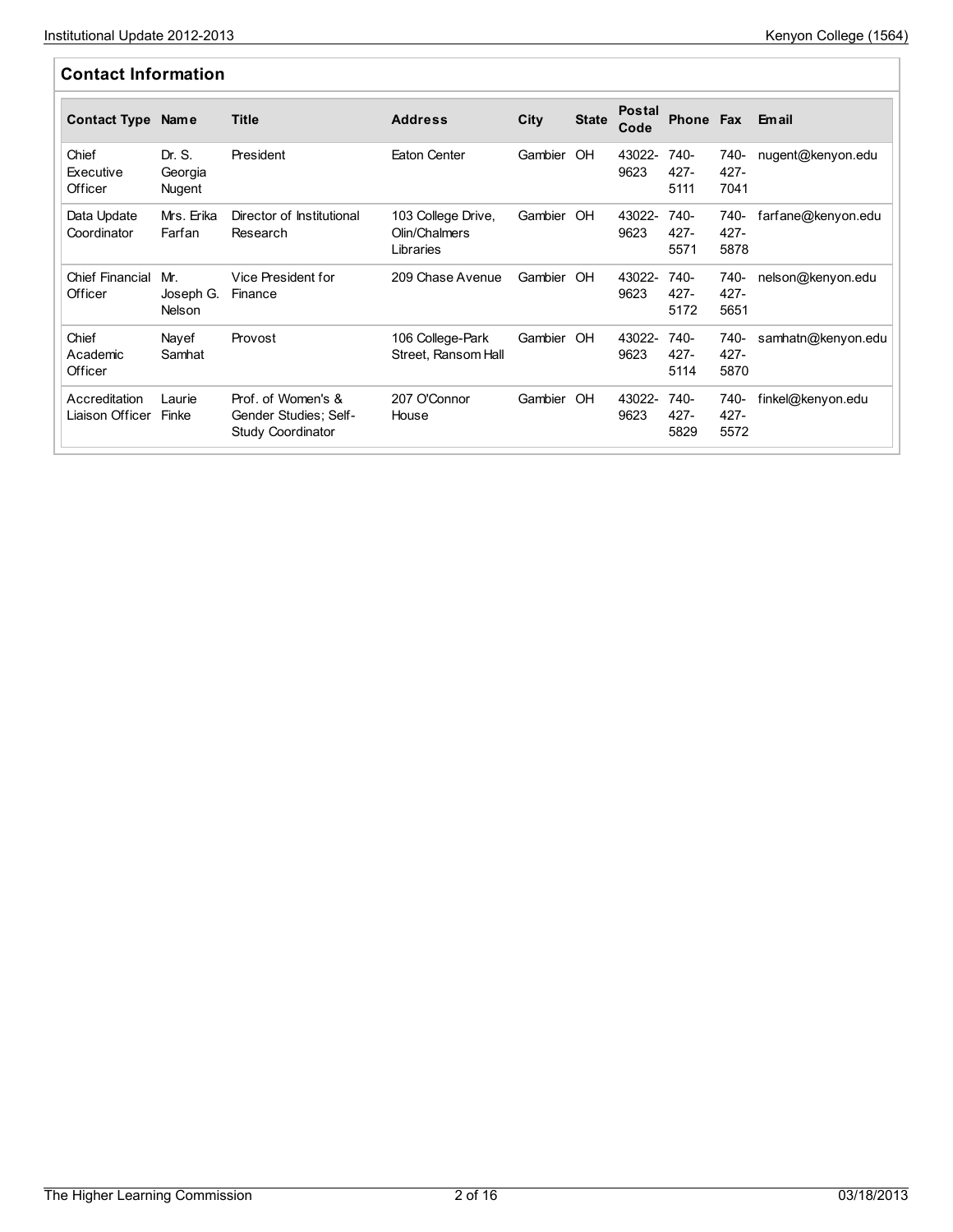**Federal Compliance**

## Student Identity **Based on the Federal definitions, do you offer any distance education or correspondence courses?** No **Do you have a process in place to verify student identity? What student identity verification methods are you currently using?** N/A **Do you re-verify student identity at exams or other evaluations? Other Methods** Academic Calendar **Academic Calendar** Semester Relationships with other Accrediting Agencies **Accrediting Agency Status** NCA-HLC: Good Standing **Has your institution had any pending or final action by a state agency in the past year to sanction, limit, suspend or terminate authorization or program approval?** No **Sanction Agency Action** Refund Policy **Does the institution have a formal student refund policy?** Yes Title IV Financial Aid **Does the institution report any degree program, certificate or other academic program to the U.S. Department of Education in clock hours for Title IV purposes?** No **If Yes, how many academic programs are reported in clock hours?**

**Identify the institution's FY 2010** 0.5% **Three-Year Cohort Default Rate for student loans**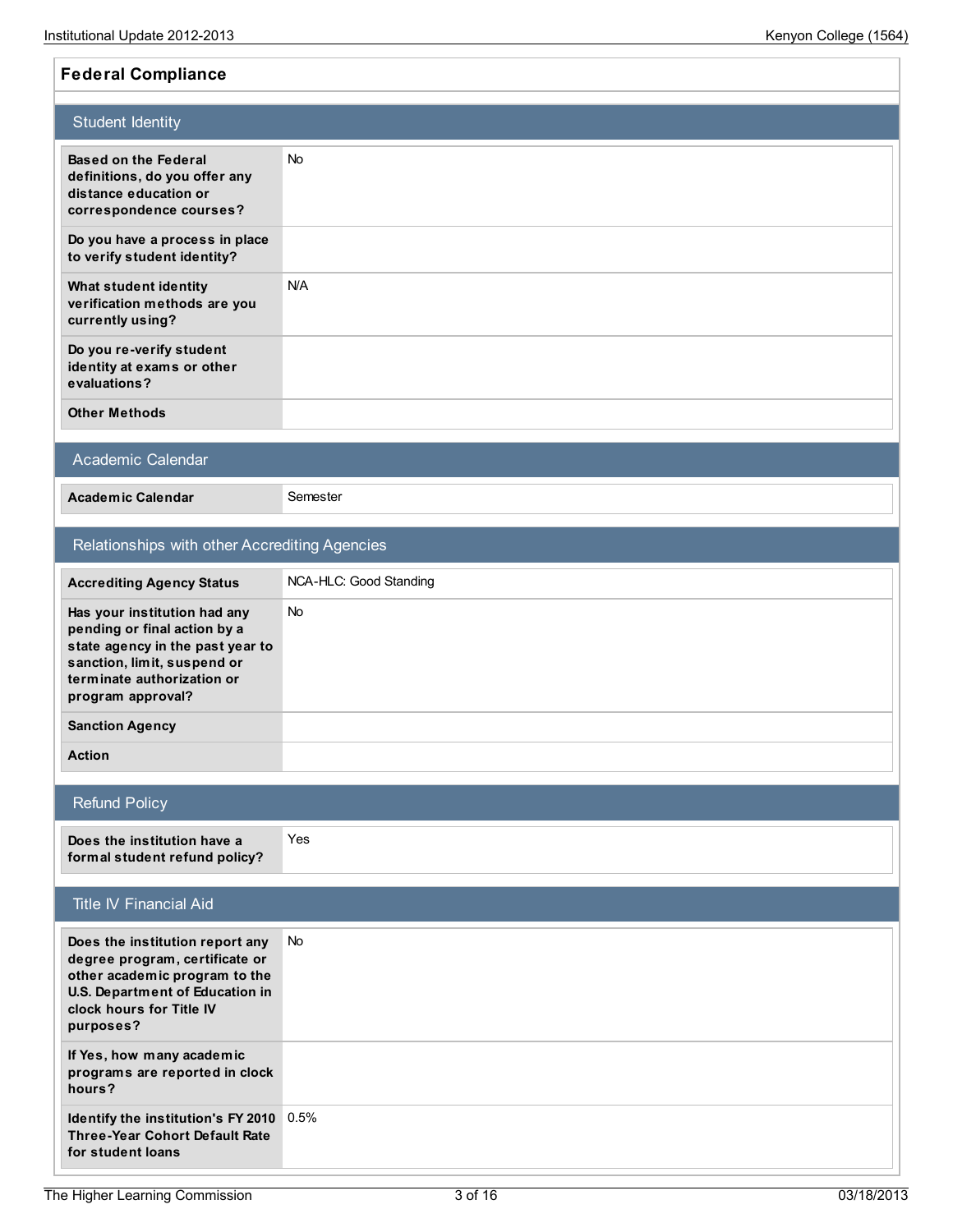| <b>Student Head Count by Level</b> |                |                 |  |  |  |  |  |
|------------------------------------|----------------|-----------------|--|--|--|--|--|
| <b>Type</b>                        | <b>Current</b> | <b>Previous</b> |  |  |  |  |  |
| Full-Time Undergraduate            | 1,658          | 1,648           |  |  |  |  |  |
| Part-Time Undergraduate            | 9              | 10              |  |  |  |  |  |
| <b>Full-Time Graduate</b>          | <sup>0</sup>   |                 |  |  |  |  |  |
| Part-Time Graduate                 |                |                 |  |  |  |  |  |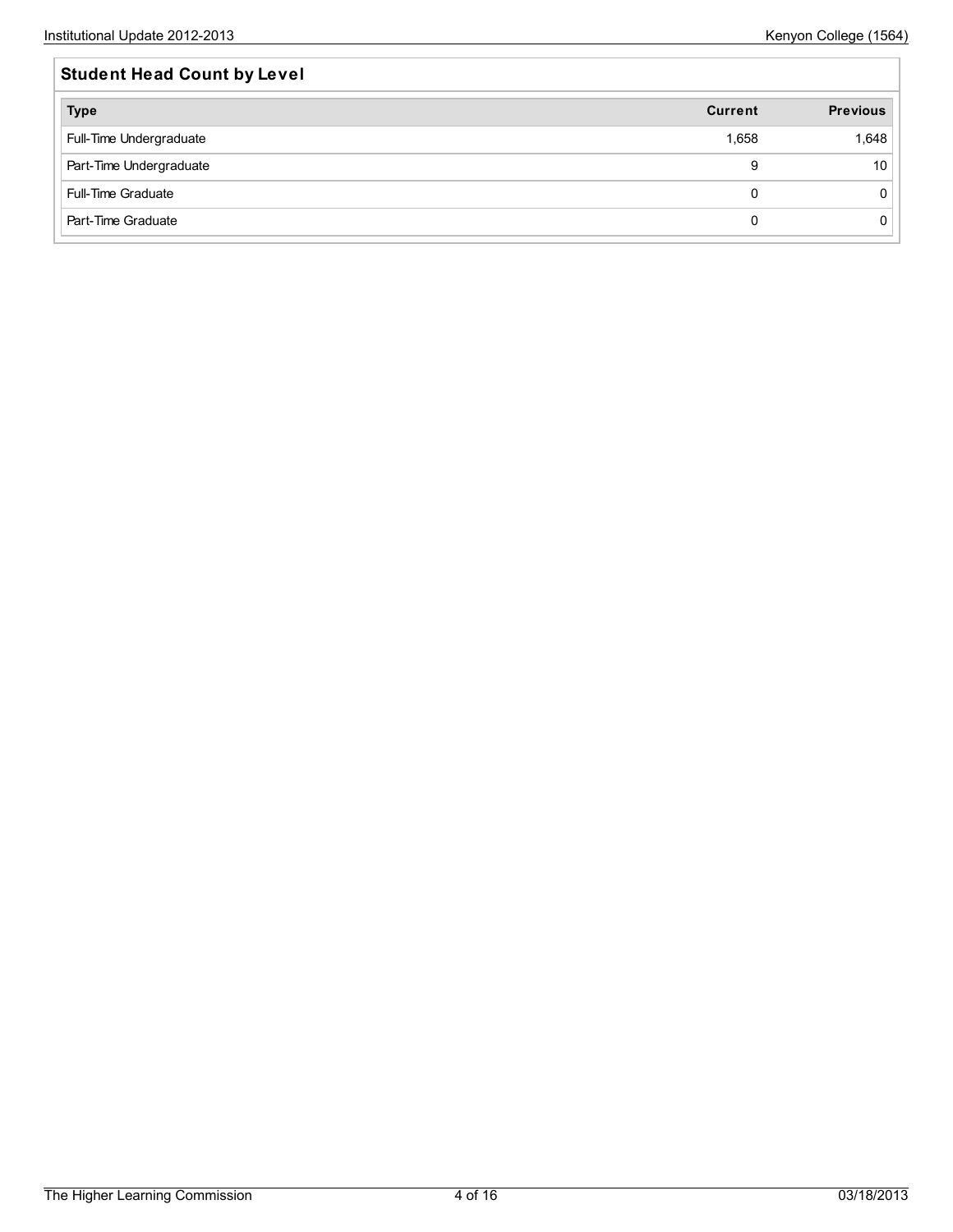| <b>Student Head Count by Category</b>  |                |                 |  |  |  |  |
|----------------------------------------|----------------|-----------------|--|--|--|--|
| <b>Type</b>                            | <b>Current</b> | <b>Previous</b> |  |  |  |  |
| Certificate-Seeking Undergraduate      |                |                 |  |  |  |  |
| Degree-Seeking Undergraduate           | 1.657          | 1,647           |  |  |  |  |
| Post-Baccalaureate Certificate-Seeking |                |                 |  |  |  |  |
| Post-Baccalaureate Degree-Seeking      |                |                 |  |  |  |  |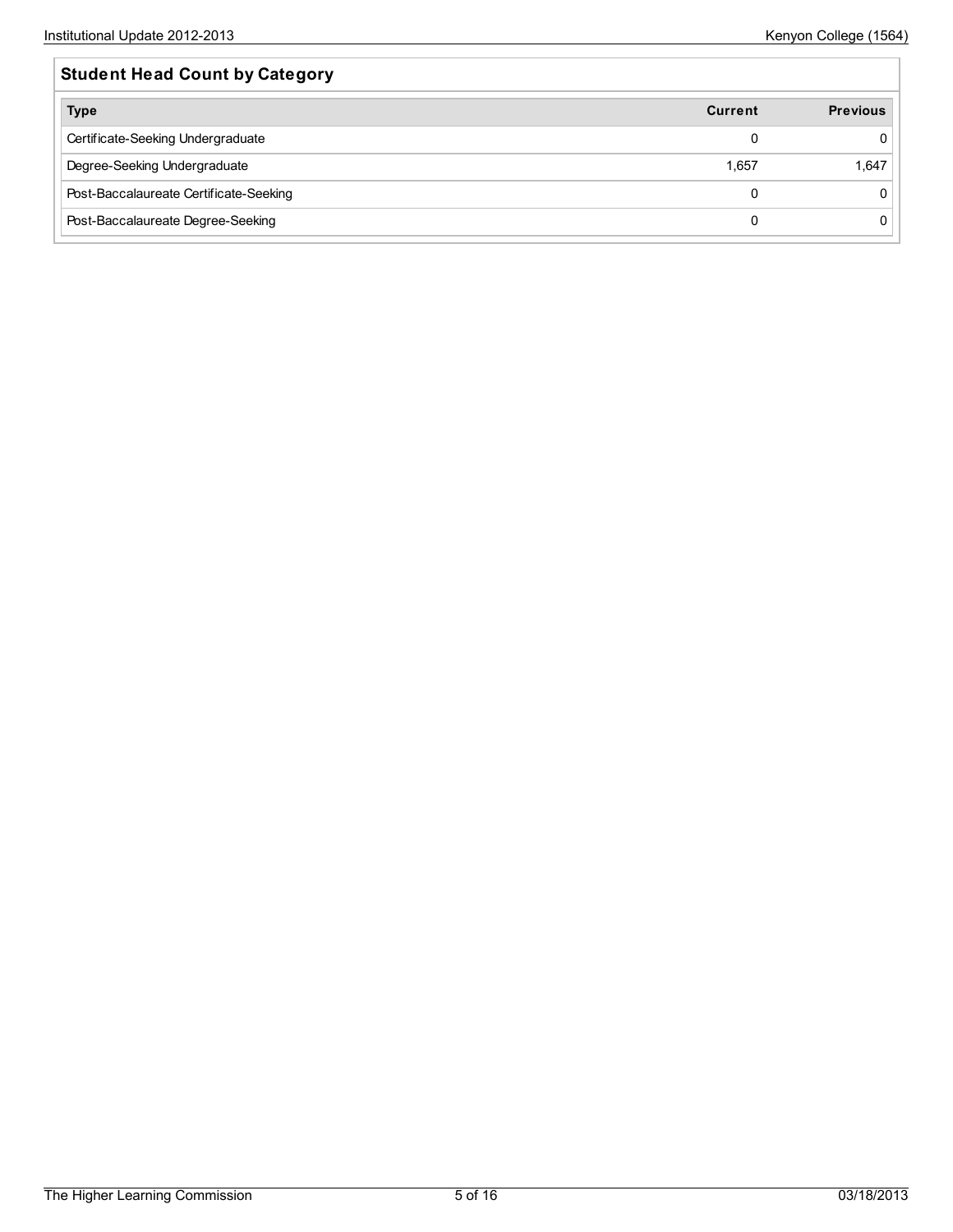| <b>Total Entering Undergraduate Head Count</b> |                |                 |
|------------------------------------------------|----------------|-----------------|
| <b>Type</b>                                    | <b>Current</b> | <b>Previous</b> |
| Full-Time Entering                             | 460            | 484             |
| Part-Time Entering                             | 0              |                 |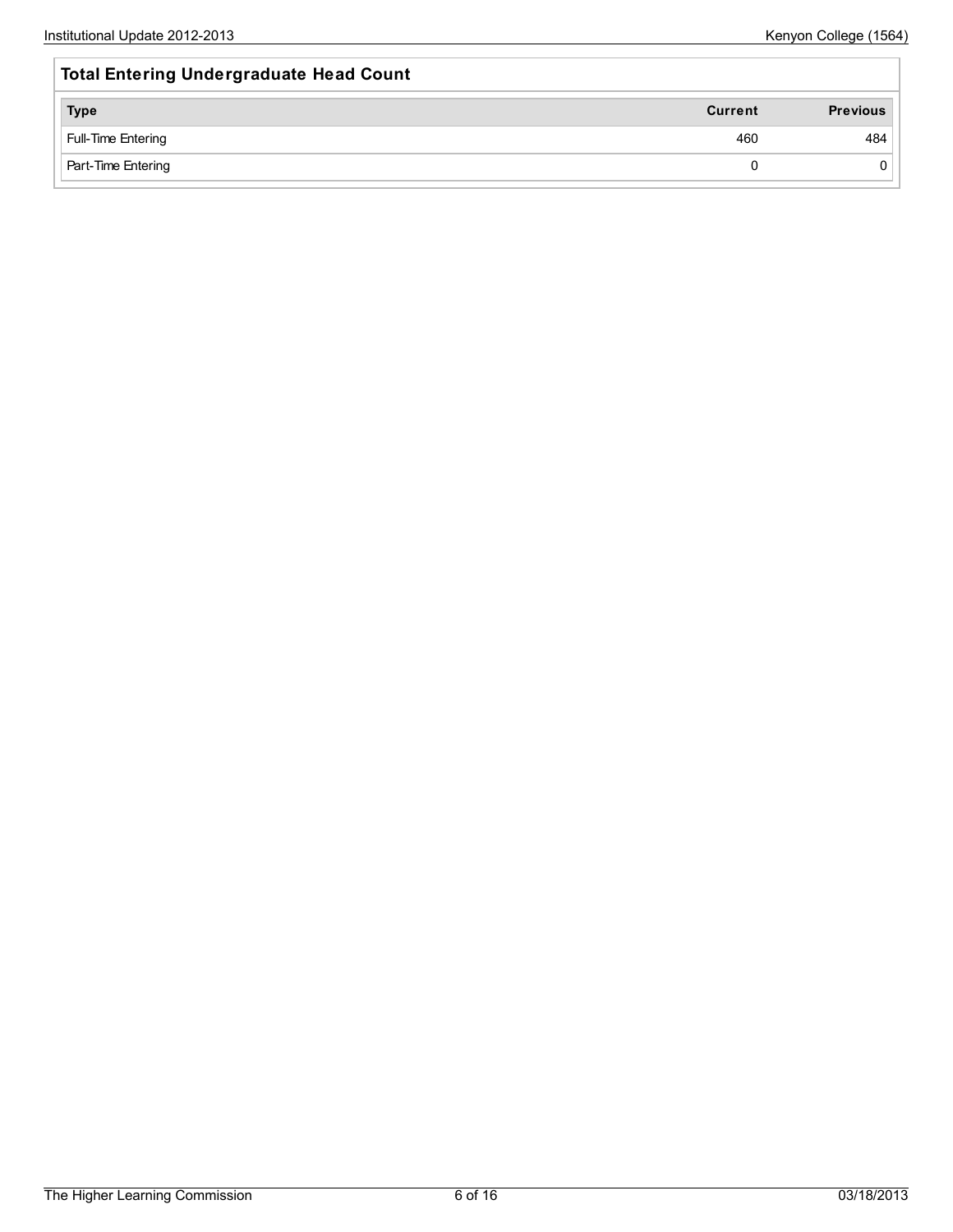| <b>Institutional Head Count</b> |                |                 |  |  |  |  |  |
|---------------------------------|----------------|-----------------|--|--|--|--|--|
| <b>Type</b>                     | <b>Current</b> | <b>Previous</b> |  |  |  |  |  |
| Full-Time Faculty               | 160            | 158             |  |  |  |  |  |
| Part-Time Faculty               | 41             | 18              |  |  |  |  |  |
| Full-Time Administration        | 193            | 185             |  |  |  |  |  |
| Part-Time Administration        | 40             | 24              |  |  |  |  |  |
| Full-Time Staff                 | 154            | 166             |  |  |  |  |  |
| Part-Time Staff                 | 78             | 110             |  |  |  |  |  |
| Student-Faculty Ratio           | 9.56           | 10              |  |  |  |  |  |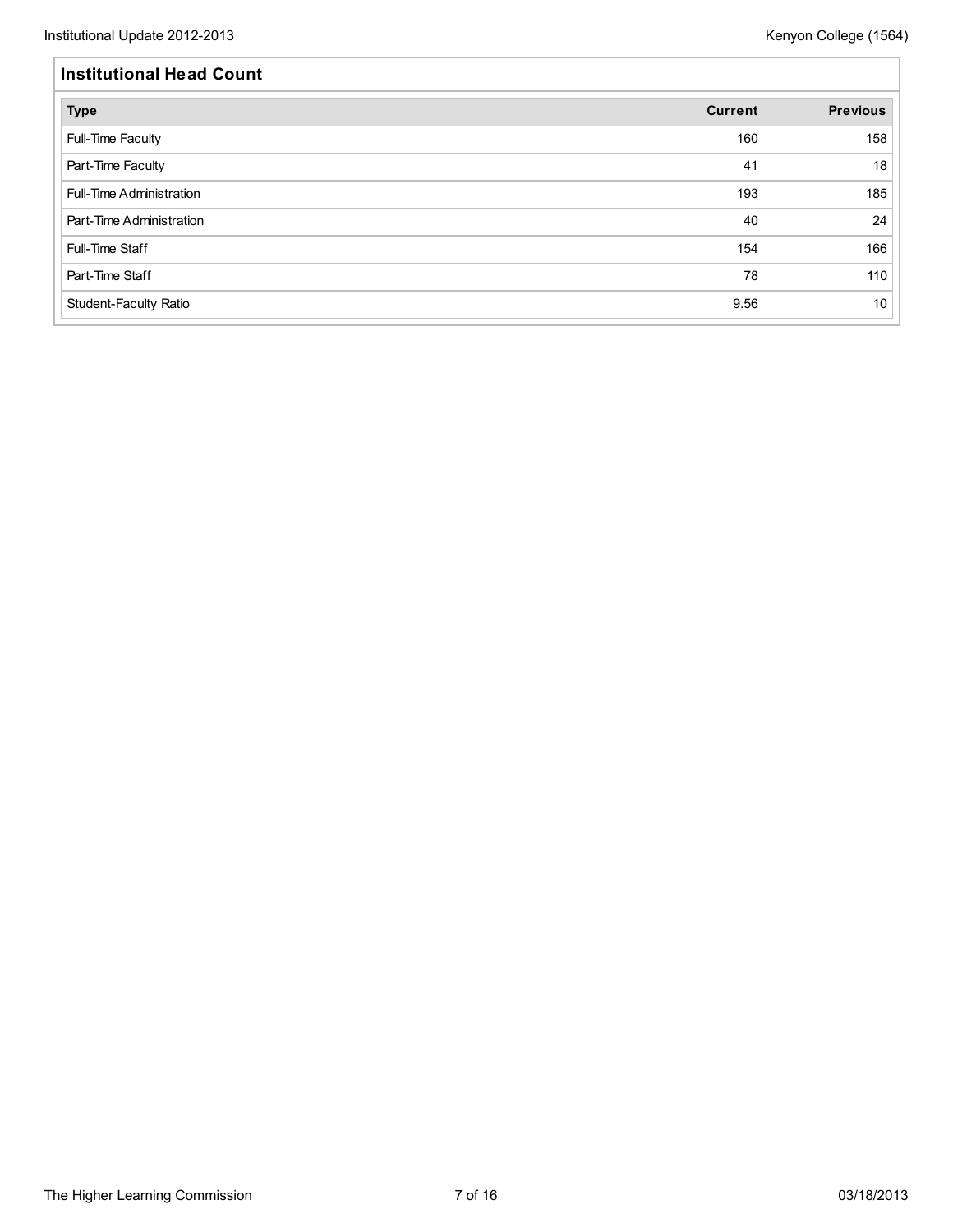| Current | <b>Previous</b> |
|---------|-----------------|
|         |                 |
| 0       |                 |
| 0       |                 |
| 0       |                 |
| 410     | 420             |
| 0       |                 |
|         |                 |
|         |                 |
|         |                 |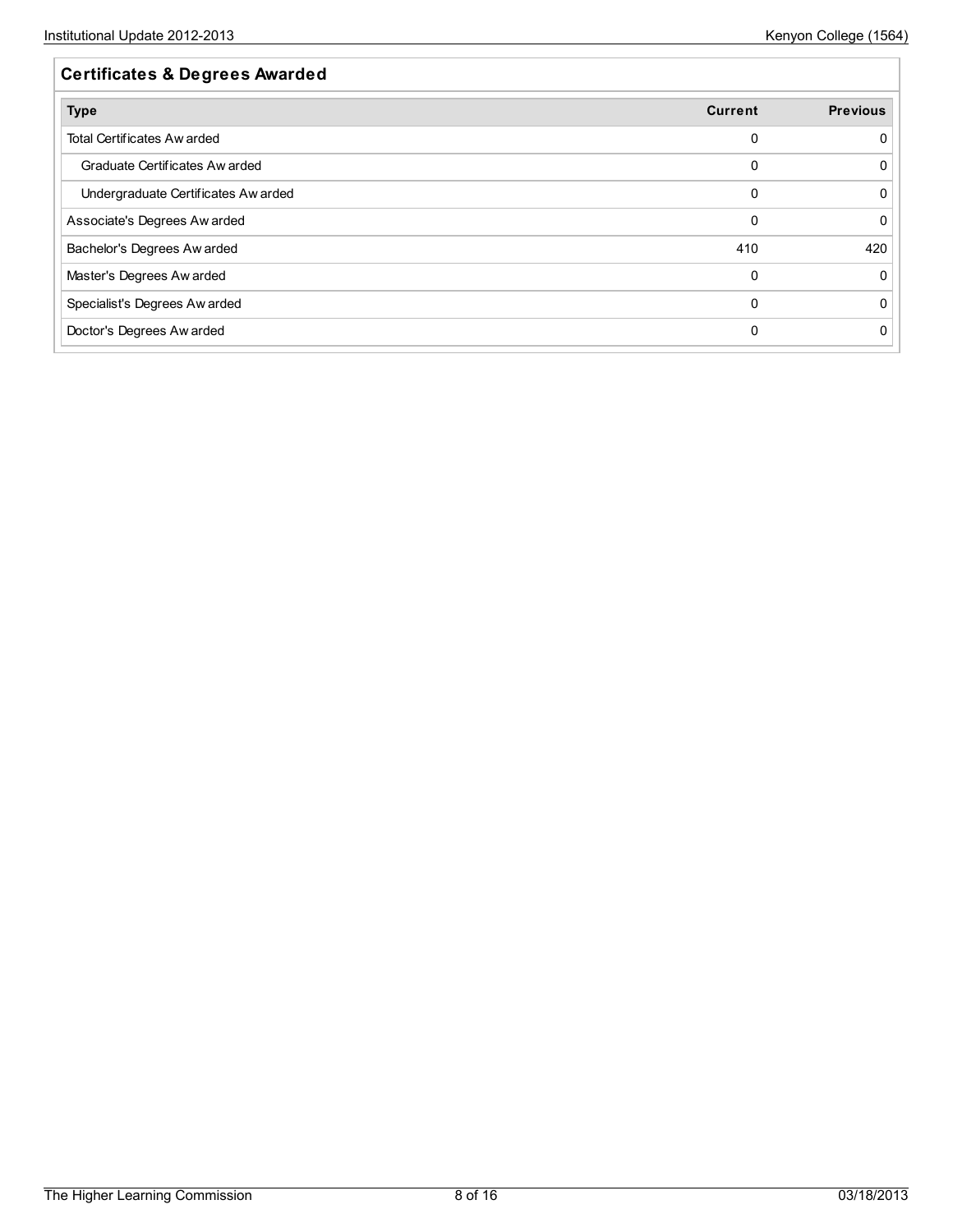| <b>Degree Programs Offered</b> |                |                 |
|--------------------------------|----------------|-----------------|
| <b>Type</b>                    | <b>Current</b> | <b>Previous</b> |
| Associate's Degree Programs    |                |                 |
| Bachelor's Degree Programs     | 30             | 29              |
| Master's Degree Programs       | $\Omega$       |                 |
| Specialist's Degree Programs   | $\Omega$       |                 |
| Doctor's Degree Programs       |                |                 |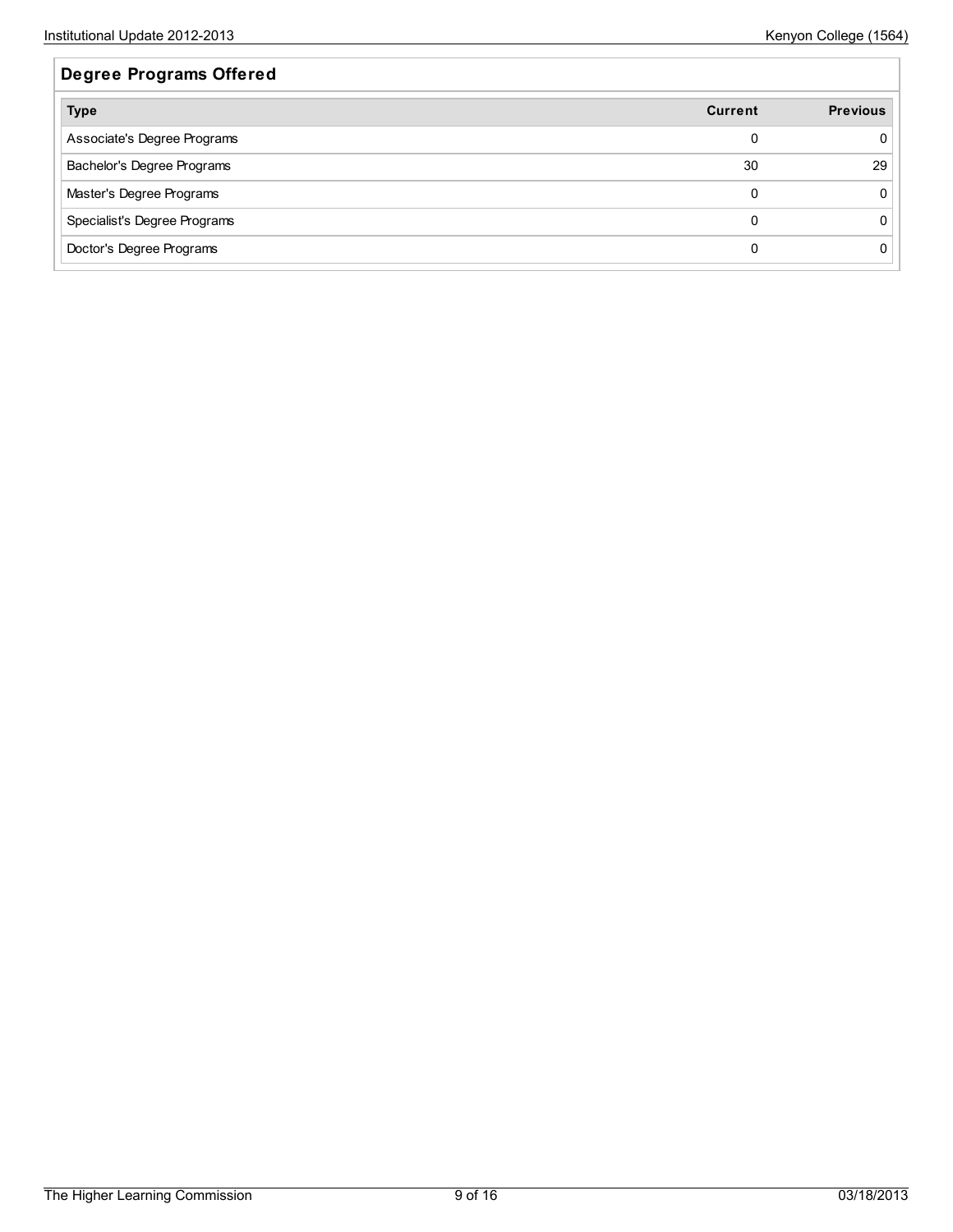| <b>Certificate Programs Offered</b>                                                                                                                                                                                                                                                             |                |                 |
|-------------------------------------------------------------------------------------------------------------------------------------------------------------------------------------------------------------------------------------------------------------------------------------------------|----------------|-----------------|
| <b>Type</b>                                                                                                                                                                                                                                                                                     | <b>Current</b> | <b>Previous</b> |
| Total number of credit-bearing certificates offered                                                                                                                                                                                                                                             | 0              |                 |
| Of the total number of credit-bearing certificates, how many are Title IV eligible?                                                                                                                                                                                                             | 0              |                 |
| This listing is provided for informational purposes only. The section lists Title IV eligible certificates, None<br>where the courses are not a subset of courses extracted from existing degree programs with<br>50% or more being courses specifically developed for the certificate program. |                |                 |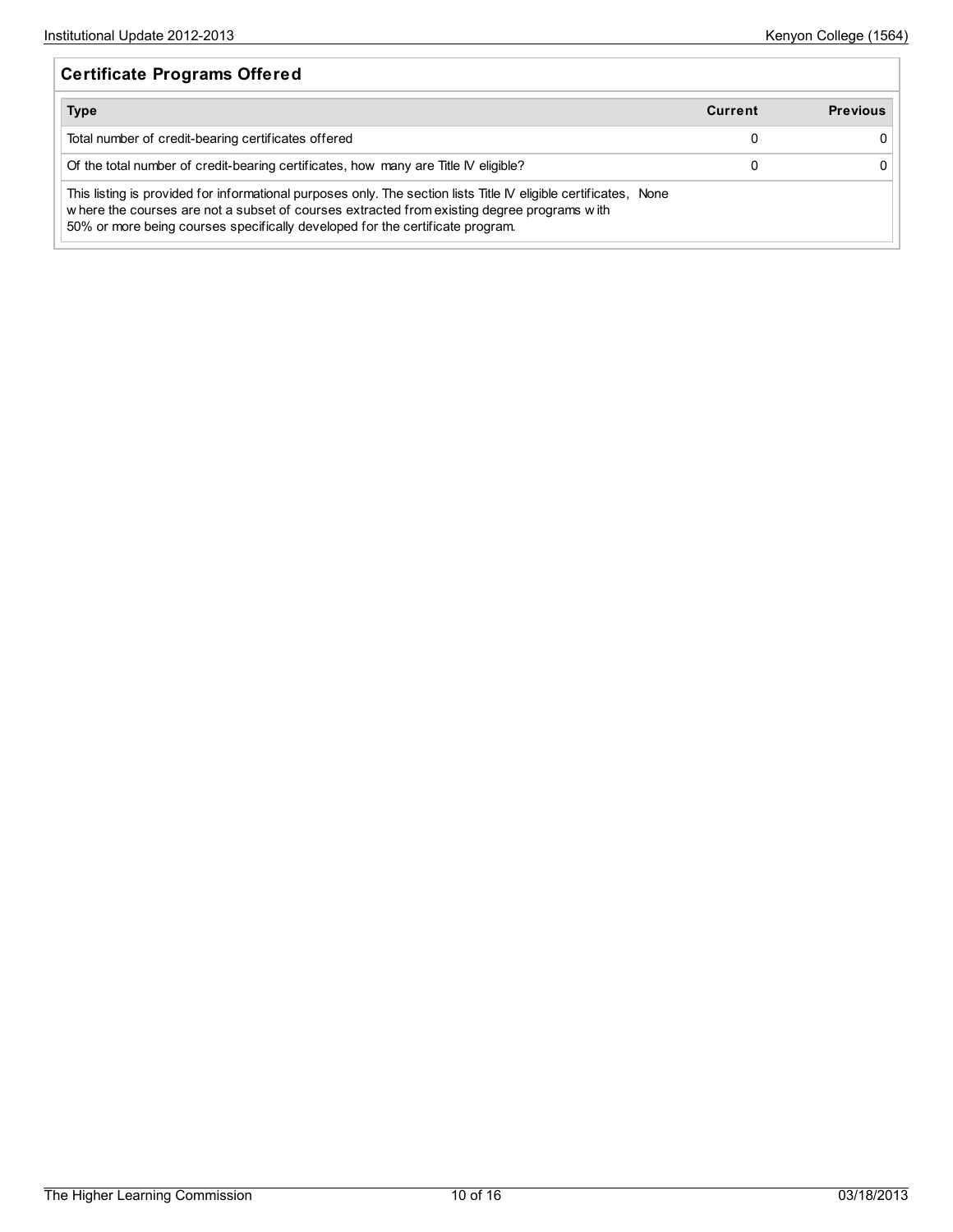| Branch Campuses (do NOT include main/home campus) |      |               |        |               |                |                                    |         |                   |                  |
|---------------------------------------------------|------|---------------|--------|---------------|----------------|------------------------------------|---------|-------------------|------------------|
| Location                                          | Name | <b>Status</b> | Opened | <b>Closed</b> | <b>Address</b> | City<br><b>State</b><br><b>Zip</b> | Country | Prev<br><b>HC</b> | <b>New</b><br>HC |
| None                                              |      |               |        |               |                |                                    |         |                   |                  |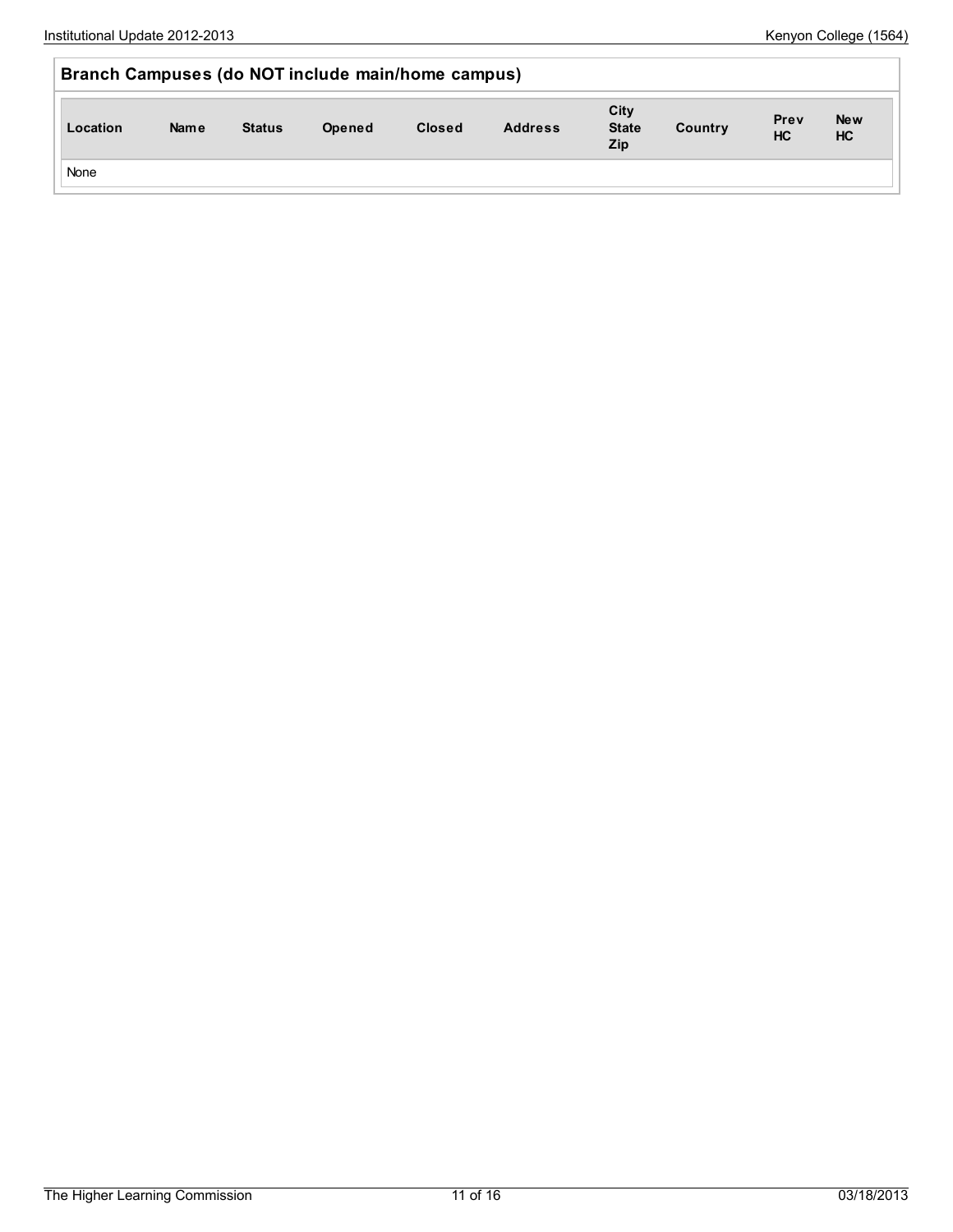| <b>Additional Locations</b> |             |               |        |               |                |                                    |         |                   |                  |
|-----------------------------|-------------|---------------|--------|---------------|----------------|------------------------------------|---------|-------------------|------------------|
| Location                    | <b>Name</b> | <b>Status</b> | Opened | <b>Closed</b> | <b>Address</b> | City<br><b>State</b><br><b>Zip</b> | Country | Prev<br><b>HC</b> | <b>New</b><br>HC |
| None                        |             |               |        |               |                |                                    |         |                   |                  |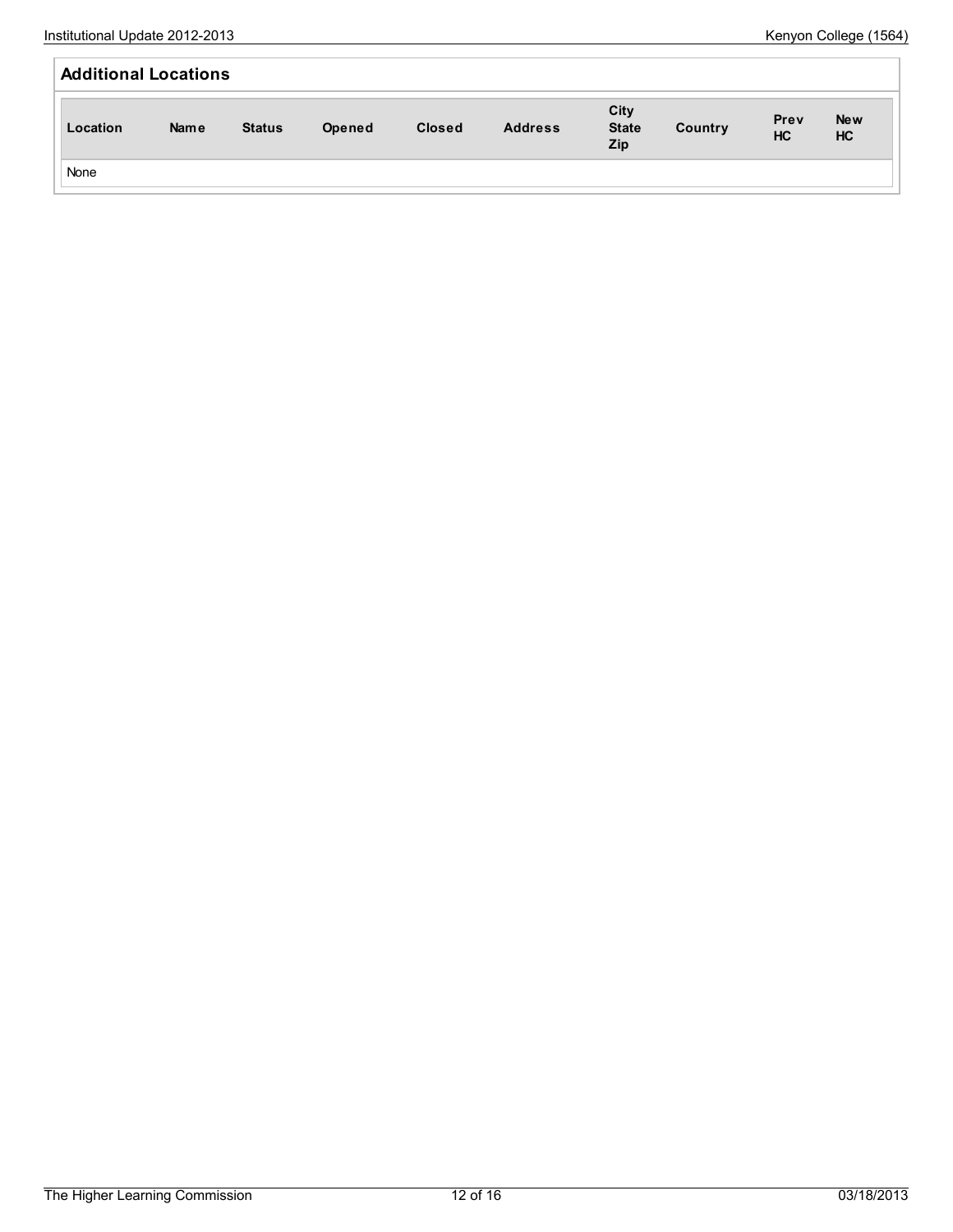| <b>Dual Credit</b>                       |         |                 |
|------------------------------------------|---------|-----------------|
| <b>Type</b>                              | Current | <b>Previous</b> |
| Total Dual Credit Student Head Count     | 0       |                 |
| Dual Enroll College Degree & High School | No      | Yes             |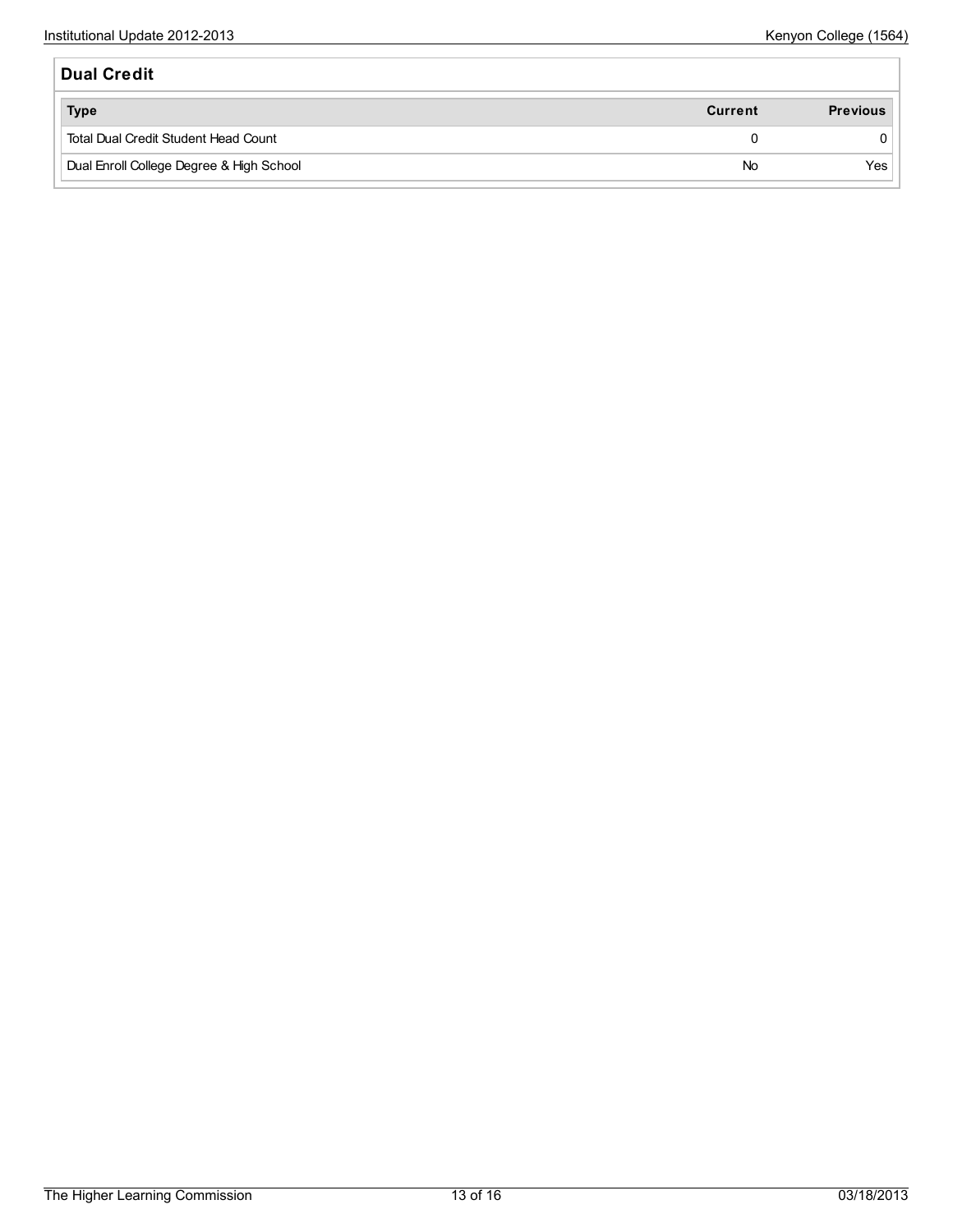| <b>Distance Education and Correspondence Education</b>          |                 |                                                           |            |                      |                      |                |  |  |  |
|-----------------------------------------------------------------|-----------------|-----------------------------------------------------------|------------|----------------------|----------------------|----------------|--|--|--|
| <b>Type</b>                                                     |                 |                                                           |            |                      |                      | <b>Current</b> |  |  |  |
|                                                                 |                 | Total Head Count in courses offered by Distance Education |            |                      |                      | None           |  |  |  |
| Total Head Count in courses offered by Correspondence Education | None            |                                                           |            |                      |                      |                |  |  |  |
| <b>Type</b>                                                     | <b>Modality</b> | <b>Start Date</b>                                         | <b>CIP</b> | <b>Program Level</b> | <b>Catalog Title</b> | <b>Offered</b> |  |  |  |
| None                                                            |                 |                                                           |            |                      |                      |                |  |  |  |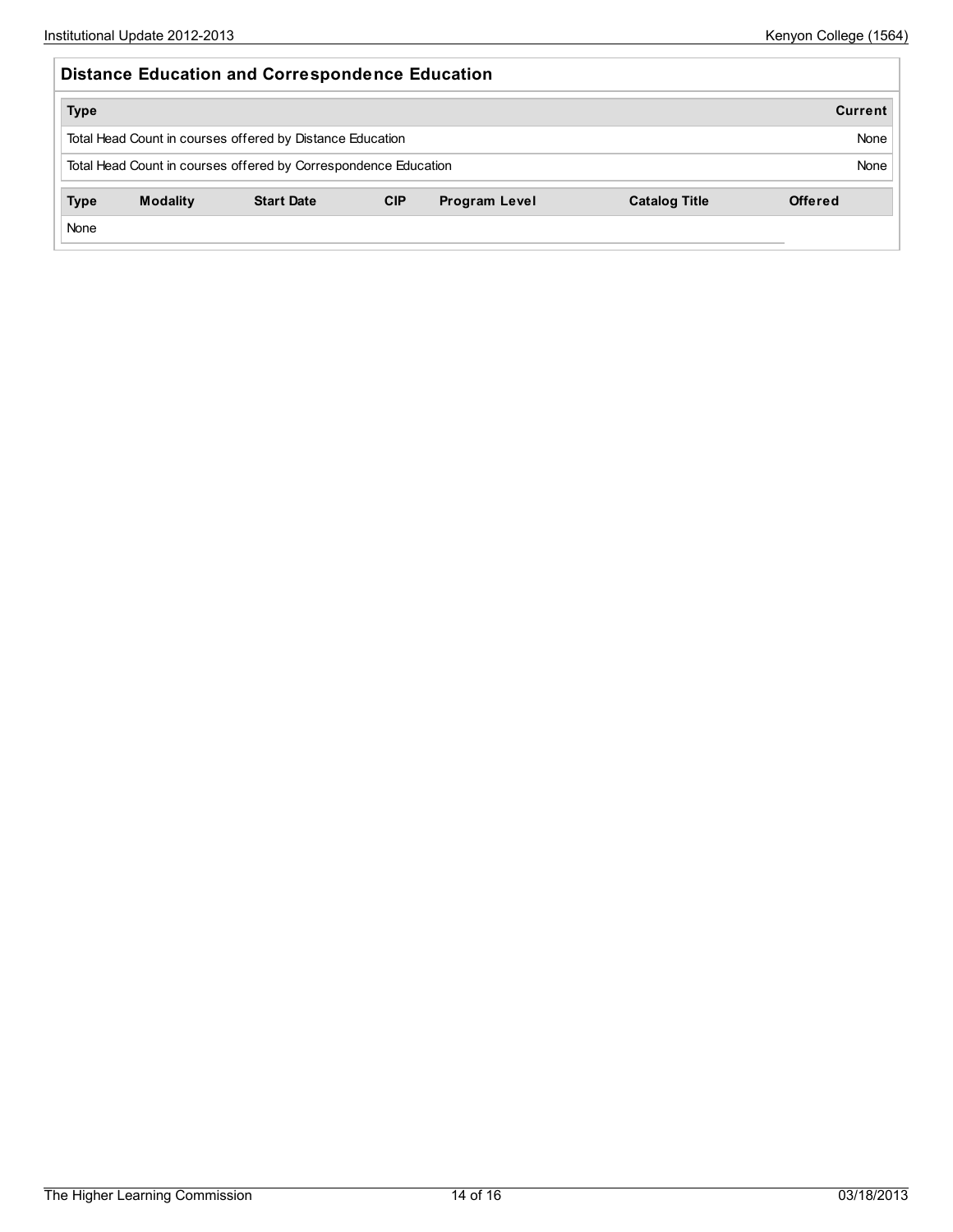| <b>Contractual Arrangements</b> |      |  |  |  |  |  |                                                                                                                 |  |  |  |  |
|---------------------------------|------|--|--|--|--|--|-----------------------------------------------------------------------------------------------------------------|--|--|--|--|
|                                 |      |  |  |  |  |  | Entity Accreditor Relationship State Country CIP Program Level Effective Date Prev New Percentage Catalog Title |  |  |  |  |
|                                 | None |  |  |  |  |  |                                                                                                                 |  |  |  |  |